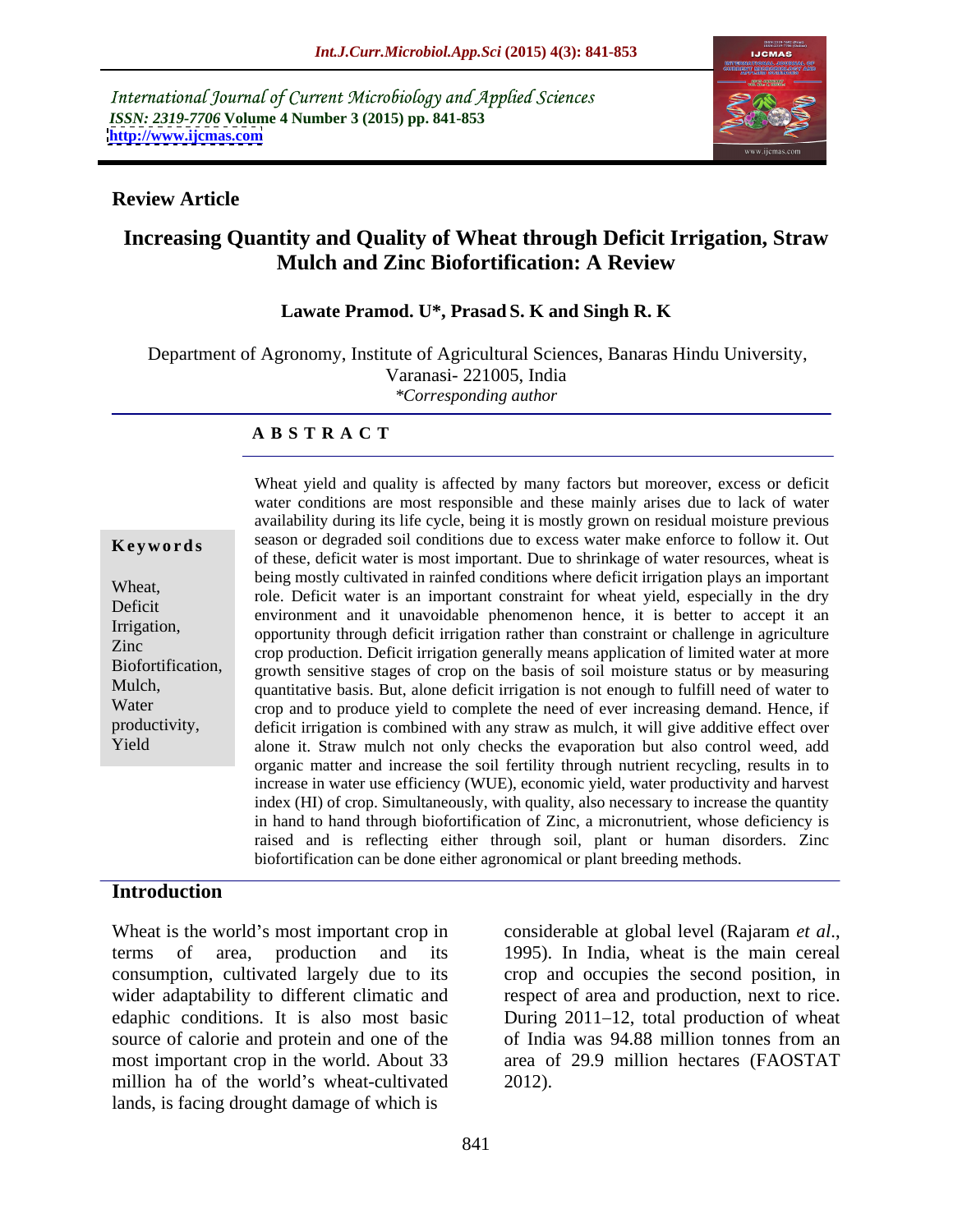More than 90% area of the Rice-Wheat growth stages (Kang *et al.*, 2002) like (RW) cropping system is irrigated which is crown root initiation (CRI), flowering, grain facing the problem of yield stagnation, soil degradation, declining ground water table upon water availability. The deficit (Hira, 2009), and air pollution (Singh *et al.*, irrigation also becoming more important in 2008). Hence to minimize these dark recent years as there is continuous decrease impacts or maintain environment health, it is in availability of fresh water that can be used necessary to turn towards deficit irrigation. by agricultural production (Cai and Here one more thing that everyone should Rosegrant, 2003). With this support, it is keep in mind that turning towards deficit also observed that, deficit irrigation increase irrigation right from excess or optimum is water use efficiency (WUE) of wheat (Xue not our weakness but necessity under both *et al.,* 2006), while in other hand it is also plenty and scarcity water condition. Water is revealed that, deficit irrigation might reduce an important input for realizing high wheat photosynthesis rate and accelerate leaf productivity; however, it is becoming curse in arid and irrigated areas either through its in turn might cause decrease in wheat yield less availability or its excess use. Mostly, it is becoming limiting due to scarcity and shrinkage of its resources for crop At the same time, it is also registered that, production in most of the north western parts of India where Rice–Wheat (RW) is have more evapotranspiration rate and more predominant cropping system (Hira, 2009). accumulation of biomass but produced less Besides this, out of total water resources on economic yield (grain) results in to low earth about 97% of water is ocean and sea WUE and was achieved highest in deficit water which is considered as non useful for irrigation (Kang *et al.*, 2002). Studies on the agriculture purpose and thus only in 2-3% of effect of deficit irrigation on crop yield and water is useful for agricultural and industrial WUE showed that, crop yield can be largely purposes in which agriculture sector maintained and product quality in some contributes more water consumption. It is, cases can be improved or maintained with therefore, essential to improve irrigation substantial reduction of irrigation (Li.1982; water productivity and decrease irrigation Shan 1983; Fapuhunda *et al*., 1984; Sharma supply with improving or maintaining the and Alonso Neto, 1986; Kang and Dang, crop productivity and production and under 1987). However, the impact of deficit soil such critical condition, deficit irrigation can<br>be considered as a possible alternative be considered as a possible alternative particular phenological stage of the crop and

Deficit irrigation means the application of fact is application of water at certain critical

growth stages (Kang *et al.*, 2002) filling and dough stage of wheat depending upon water availability. The deficit irrigation also becoming more important in recent years as there is continuous decrease by agricultural production (Cai and Rosegrant, 2003). With this support, it is senescence if crop was over stressed, which (Wang, 2005).

aspect of irrigated wheat crop production. the most sensitive stage can vary regionally soils which have more moisture ultimate moisture on crop yield depends on the (Singh *et al*. 1991).

water below full crop-water requirements Moreover, application of only deficit or (Fereres and Soriano, 2007). In another way, limited irrigation doesn't gives positive it is the practice of deliberately under results regarding crop production or soil irrigating the crop to reduce water quality and under such crucial condition consumption while minimizing adverse mulching may be one of the suitable effects of extreme water stress on yield alternatives to maintain optimum moisture (Dag'delen *et al.*, 2006). Deficit irrigation and thermal environment in soil, increases doesn't means total absence of water but the water use efficiency through reduction in evaporation and subsequently higher grain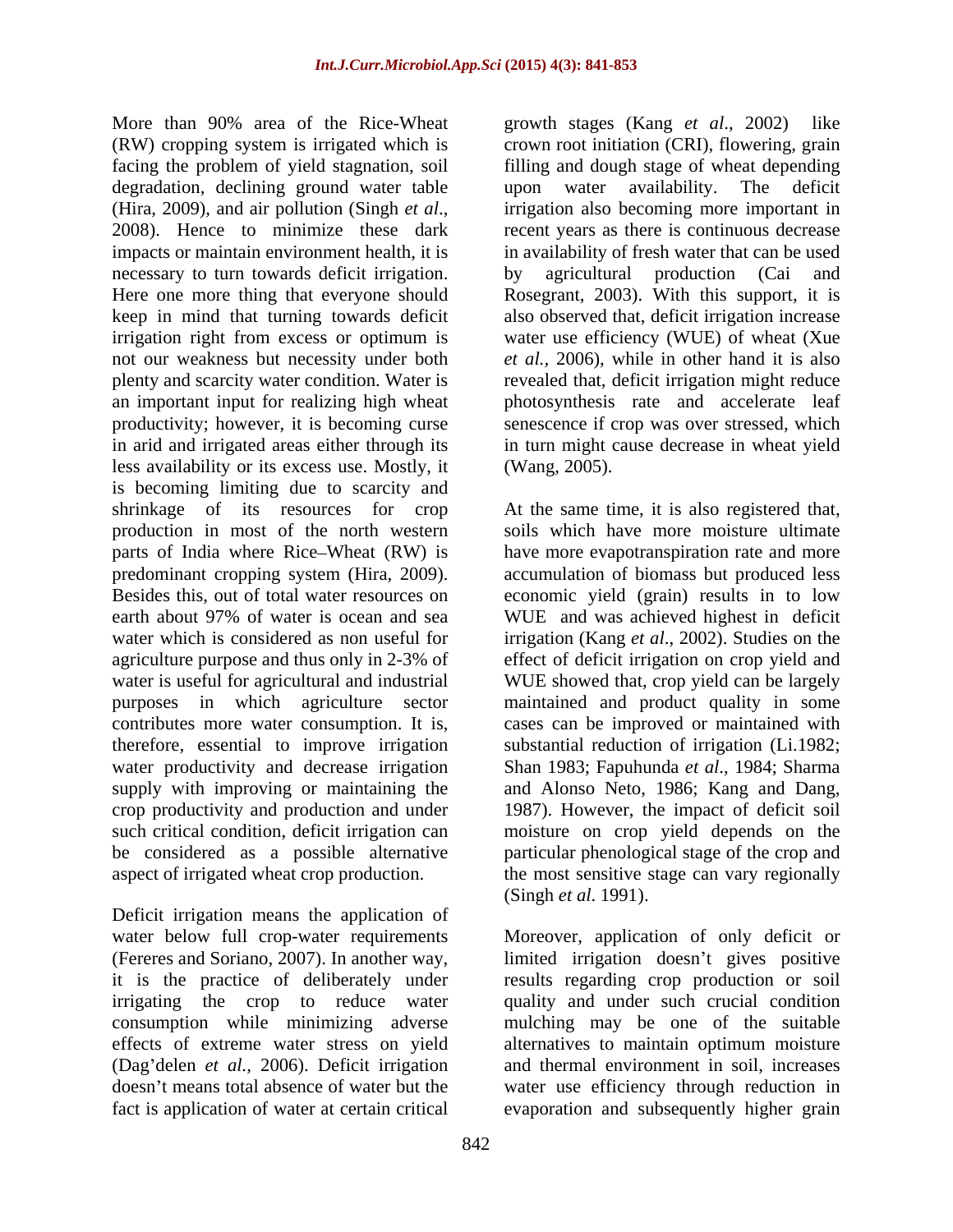yield (Chakraborty *et al.* 2008). Owing to hence another burning problem of zinc this, it is also observed that, rice straw deficiency in wheat production has been mulching decreased soil temperature and created. Deficiency of micronutrient Zn is reduced the weed dry matter, increased yield the most widespread problem (Wuehler *et*  attributes and yield in wheat, while total *al.,* 2005), being soils are low in available water use increased with increase in Zn are widespread in a number of the major irrigation levels, mulching decreased the wheat growing regions of the world, total water use in wheat; nevertheless, including Turkey, India, Pakistan, China and highest water use efficiency was recorded with two irrigations applied to wheat under<br>6 t ha<sup> $-1$ </sup> of rice straw mulch, besides this, 6 t ha<sup> $-1$ </sup> of rice straw mulch, besides this, 1991) which varied from 54-60% in rice straw mulching saved 75 mm (one irrigation) water which is depleting at faster rate (Hari Ram *et al.* 2013). Despite of this, water and delayed the need of water for scheduled based on soil matric potential (SMP), mulching reduced the number of irrigations by one in 2 years of contrasting maintaining yield and greatly increasing irrigation water productivity in comparison evaporation (Singh *et al*. 2011). By the and mulch it has also proved that, the minimum tillage in combination with polythene mulch followed by straw mulch is advantageous in point of view of the economically (cost reduction), ecologically (soil compaction, improve soil physical properties), and organizationally (reducing soil preparation operations) (Sharma *et al.*

Due development of short statured wheat of the biofortification of zinc are varieties, adoption of intensive irrigation and its effect appeared in terms of extensive directly responsible for yield expansion

Australia (Alloway, 2004). About one half of Indian soils are low in zinc (Welch *et al.,* 1991) which varied from 54-60% in different states (Nayyar *et al.,* 2001).

it is also observed that, mulch conserved soil biological system and is receiving growing irrigation and when irrigations were reports about Zn deficiencies in human rainfall patterns and amount, while soils or humans by causing different with the recommended practice of humans and may contribute to Zn deficiency scheduling according to cumulative pan in susceptible human populations (Hussain proper combination of conservation tillage correct this disorder by applying and 2011). through agronomic intervention or genetic practices and heavy application of China, approximately 100 million people nitrogenous fertilizers which are directly with the majority living in rural areas suffer responsible for production green revolution from Zn deficiency (Ma *et al*., 2008). production of wheat. But at the same time, and monotonous consumption of wheat the micro nutrient zinc (Zn.) was neglected based products rapidly results in Zn by most of the farmers being it is not malnutrition because wheat is inherently low Zinc (Zn) is an important micronutrient in attention worldwide because of increasing populations and crop plants (Alloway, 2004; Cakmak, 2008; Hotz and Brown, 2004) and this deficiency is reflecting either through disorders and diseases**.** This decrease in grain Zn also reduces its bioavailability in *et al.*, 2012). Hence there is necessity to be improving zinc content in to wheat through different methods and it known as biofortification of zinc. Biofortification is a process of increasing the bioavailable (*the amount of an element in a food constituent or a meal that can be absorbed and used by a person eating the meal*) concentrations of an element in edible portions of crop plants selection (Philip *et al,.* 2005). The key tools the biofortification of zinc fertilization, breeding, and biotechnology. In However, it is also found that, an excessive in Zn and rich in compounds such as phytate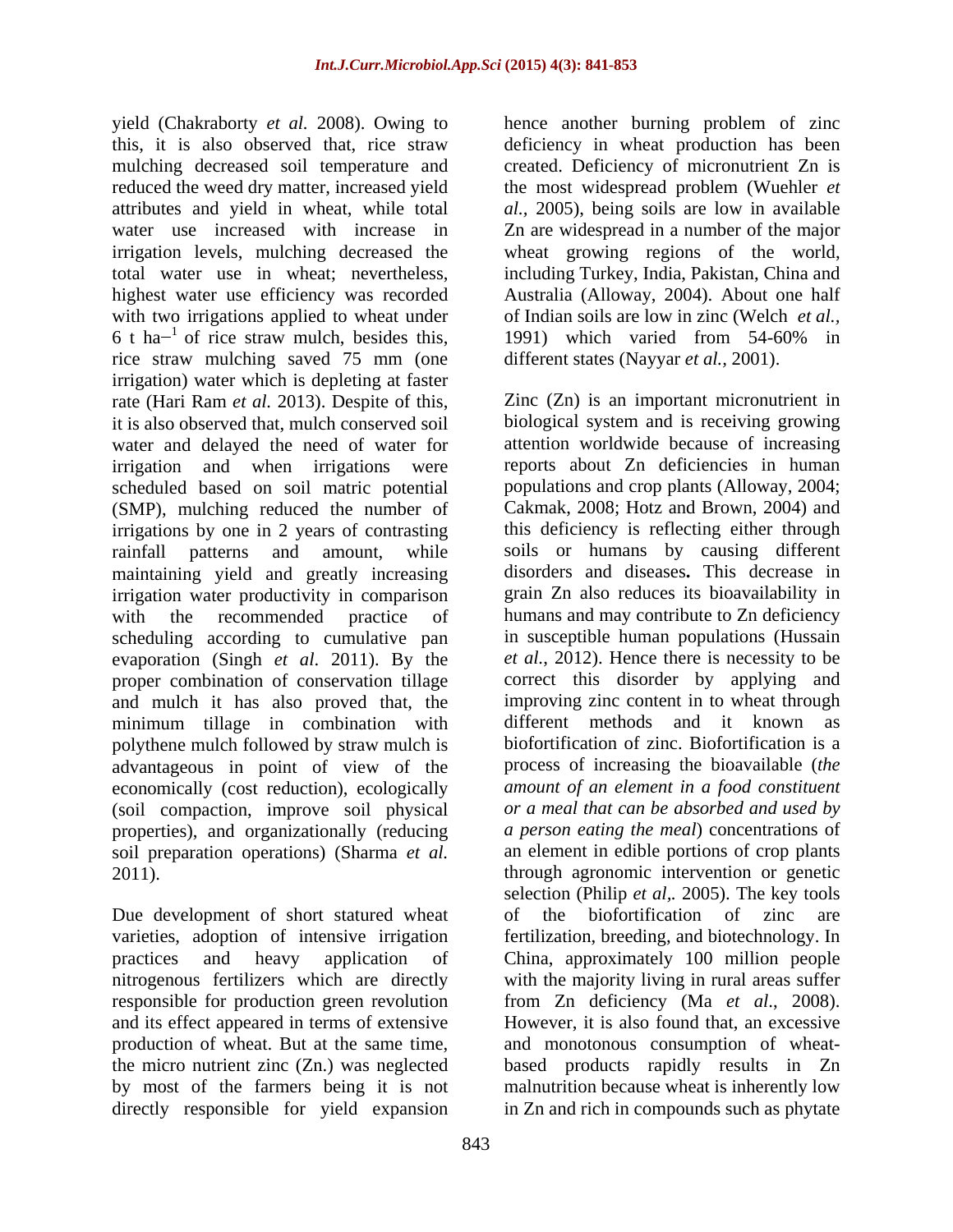that limit Zn bioavailability (Cakmak *et al*., 2010a; Welch and Graham, <sup>2004</sup> 5Z). Potarzycki and Grzebisz 2009, reported that

With reference to above discussed problems drying in the maturity stage of winter wheat and opportunities regarding improvement in wheat production and its quality, we tried to the Loess Plateau of China (Kang *et al.*) compile some concentrated information 2002). from different previous research papers

wheat growth and yield parameters and evapotranspiration efficiency and and depending upon stage of wheat at which evapotranspiration efficiency (Galavi and plant is being exposed to water stress. The yield, irrigation amount, irrigation water productivity, relative water savings, relative yield reduction, and net return under limited first at CRI, followed by heading-flowering, and then at maximum tillering stage of growth of wheat (Ali *et al*., 2007), besides physiological growth stage, but the extent of distribution of root length density (Li et al., damage varies from stage to stage (Angadi 2010). In winter wheat in semi-arid Haihe *et al*., 1991 and Malik, 1993). In other case ground biomass, nevertheless, grain yield mild water deficit improved WUE with

zinc exerts a great influence on basic plant time, this condition was reverse under life processes such as nitrogen metabolism— deficit condition i.e. deficit irrigation has the uptake of nitrogen and protein, quality; advantage of less above ground biomass photosynthesis chlorophyll synthesis, before flowering, greater net photosynthesis carbon anhydrase activity despite of Zn- rates during grain filling, and larger grain deficient plants reduce the rate of protein yield, WUE and harvest index and synthesis and protein content drastically. concluded that, mild soil drying in the early was not the highest in these conditions, and WUE was relatively low due to inefficient use of the stored soil water; but at the same vegetative growth period and severe soil is an optimum limited irrigation regime in the Loess Plateau of China(Kang *et al*. 2002).

through this paper at better extent with Notwithstanding, it is also observed that, entitled of "Increasing Quantity and Quality yield, harvest index, water use efficiency of Wheat through Deficit Irrigation, Straw and evapotranspiration efficiency were Mulch and Zinc Biofortification".  $\qquad \qquad$  affected by deficit irrigation and found that, **Effect of deficit irrigation on wheat:** grain yield, biological yield and harvest index and irrigation only before planting<br>Effect of deficit irrigation could be seen on produced the highest water use efficiency well-watered treatment produced the highest index and irrigation only before planting produced the highest water use efficiency Moghaddam, 2012).

water resource condition, was found to be  $(2.75 \text{ kg m}^{-3})$  as a result of combining the maximum when preference given to irrigate limited supplemental irrigation strategies this, harvest ratio and harvest index was also jointing and heading stages of winter wheat found better over other treatments. But in to results into a reasonable grain yield and other, the deficit water was found to be WUE besides increasing root length density reduces grain yield when applied at any due to the changes in the vertical it is also observed that, evapotranspiration that, if less amount of water applied with was found highest under continuous high more irrigation frequency, is better for both soil moisture conditions, due to above grain yield and WUE in drought years and It is observed that in wheat, water productivity may be substantially improved  $(2.75 \text{ kg m}^3)$  as a result of combining the with N fertilizer appropriate management under climate conditions alike (Montazar and Mohseni 2011). Irrigation applied at the distribution of root length density (Li *et al*., 2010). In winter wheat in semi-arid Haihe River Basin of north China, it was revealed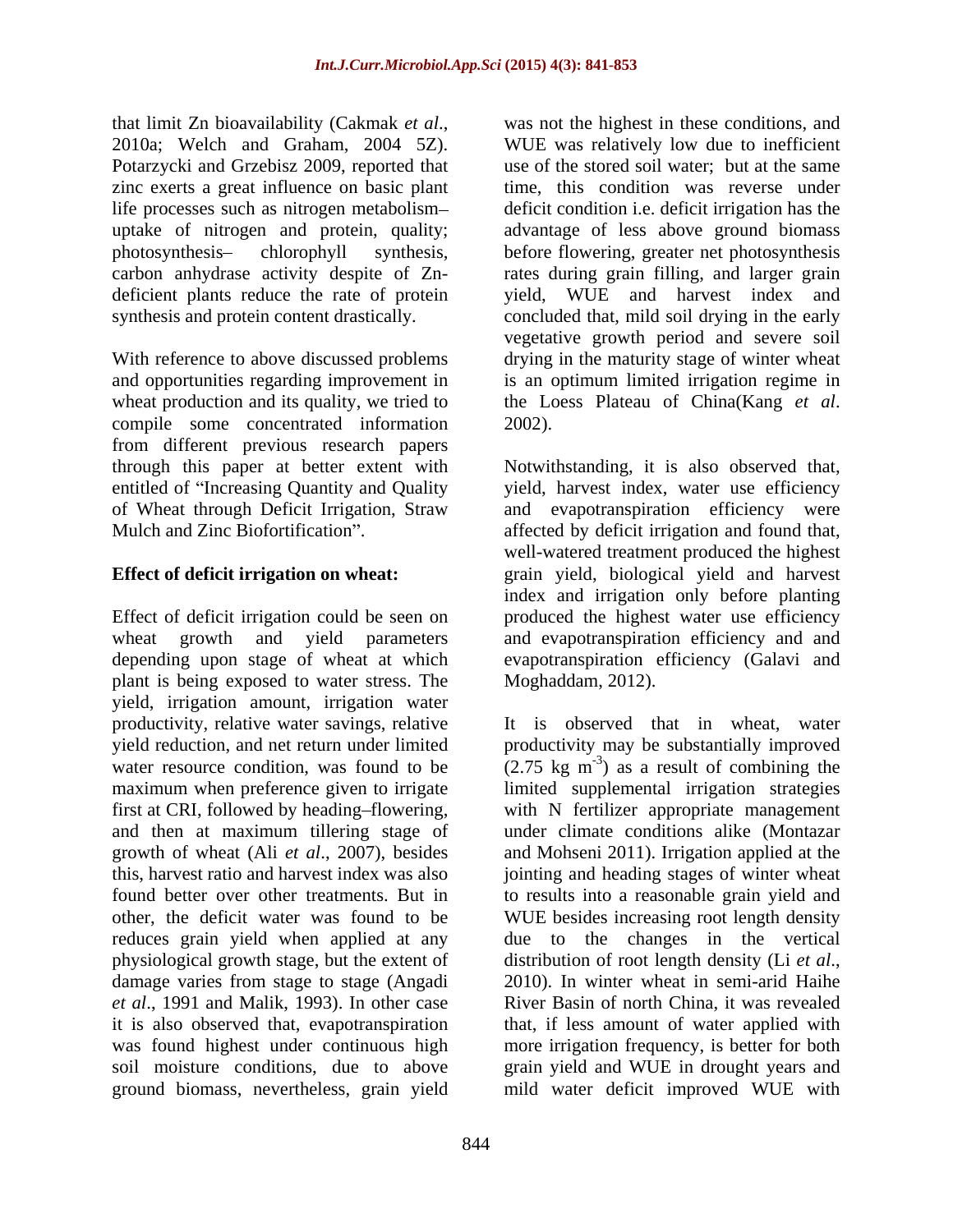slight reduction of grain yield in any stage, however, it was also suggested that crop another advantage of usage of the water variety is an important influencing factor for from depth is that storage capacity is made the improvement of WUE under temporal and spatial deficit irrigation in those areas (Du *et al*. 2010). Much research on dryland Dealing with quality parameters it had found crops have pointed out that, the utilization of that, Protein content decreased from 12.15 deep water is limited by root distribution 13.04% when irrigation was applied at (McIntyre *et al*., 1995). A mild soil drying at crown root initiation (CRI) and boot stage. the vegetative stage encourages such a Besides this, it is reported that, wheat grain distribution (Jupp and Newman, 1987; yield increased in a step-wise manner as Zhang and Davies, 1989a).These works additional irrigation was applied but the were supported by Zhang *et al*., 1998 and found that, soil drying in the early stage of vegetative growth led to a relatively deeper root system, a smaller leaf area development seen that, by increasing irrigation frequency and shorter basal internodes and these deep in wheat the grain protein was decreased root distribution is beneficial for the waterlimited culture by making water at depth

available to the crop and as stated above, available for the subsequent summer rains.

highest protein content was achieved only with the fewest number of irrigations. (Coventry *et al.,* 2011). While in other also (Barber and Jessop, 1987).

|                                                                          |                   |                            |                                          |                          | Mean squares (MS) |                |                           |                            |            |
|--------------------------------------------------------------------------|-------------------|----------------------------|------------------------------------------|--------------------------|-------------------|----------------|---------------------------|----------------------------|------------|
| Source of<br>variation<br>d.f Grain<br>vield<br>$\overline{\phantom{a}}$ |                   | Grain yield<br>$(Kg ha-1)$ | <b>Biiomass</b><br>$(\text{kg ha}^{-1})$ | Harvest<br>index $(\% )$ | Grain<br>spike    | Spike $m^{-1}$ | 1000-<br>grain<br>weight( | Peduncle<br>Length<br>(mm) | Height(cm) |
| Replication                                                              |                   | 1256657.5                  | 2985019.8                                | 27.390                   | 143.690           | 10491.67       | 7.133                     | 1181.273                   | 39.590     |
| Year                                                                     |                   | 21636939                   | 176547030.6**                            | 28.056ns                 | 322.056           | 46785.60*      | 25.600                    | 272332.51**                | 1351.406** |
| Error a                                                                  |                   | 1461502.8                  | 4296568.8                                | 18.773                   | 53.156            | 2123.88        | 28.467                    | 1757.356                   | 39.323     |
| deficit<br>irrigation                                                    |                   | 3922267**                  | 264728607.4**                            | 192.616**                | 434.588**         | 171313.6**     | 300.397**                 | 30950.131**                | 1892.131** |
| Year×<br>deficit<br>irrigation                                           |                   | 4337512.9**                | 30176350.4**                             | 36.072ns                 | 217.838**         | 56959.08**     | 51.584**                  | 11179.319**                | 131.375    |
| Cultivar                                                                 |                   | 904812.6ns                 | 925875.4ns                               | 203.99**                 | 264.040**         | 13269.67       | 55.933**                  | 30731.540**                | 283.106**  |
| $Year \times$<br>cultivar                                                |                   | 215571.3ns                 | 2021542.6ns                              | 64.34ns                  | 23.940            | 6111.45        | 34.733**                  | 7956.29**                  | 17.673     |
| deficit<br>irrigation $\ast$<br>cultivar                                 | 12                | 68256.2ns                  | 1247955.3ns                              | 22.974ns                 | 12.696            | 1700.17        | 4.001                     | 1379.519*                  | 15.440     |
| year×<br>deficit<br>$\cdots$<br>irrigation×<br>cultivar                  | $1^{\circ}$<br>14 | 42879.2 ns                 | 1873426.6ns                              | 10.105ns                 | 19.096            | 2226.04        | 6.489                     | 1093.123                   | 23.892     |
| Error b                                                                  | 114               | 389678                     | 3533764.1                                | 40.235                   | 23.809            | 7318.03        | 8.370                     | 700455                     | 62.640     |

**Table 1.** Analysis of variance (Mean squares) for the effects of deficit irrigation conditions on the grain yield and some agronomic traits.

**Source**: Moghaddam *et al,* 2012.

\*,\*and ns indicate significant at the 0.01, 0.05 probability levels and not significant, respectively.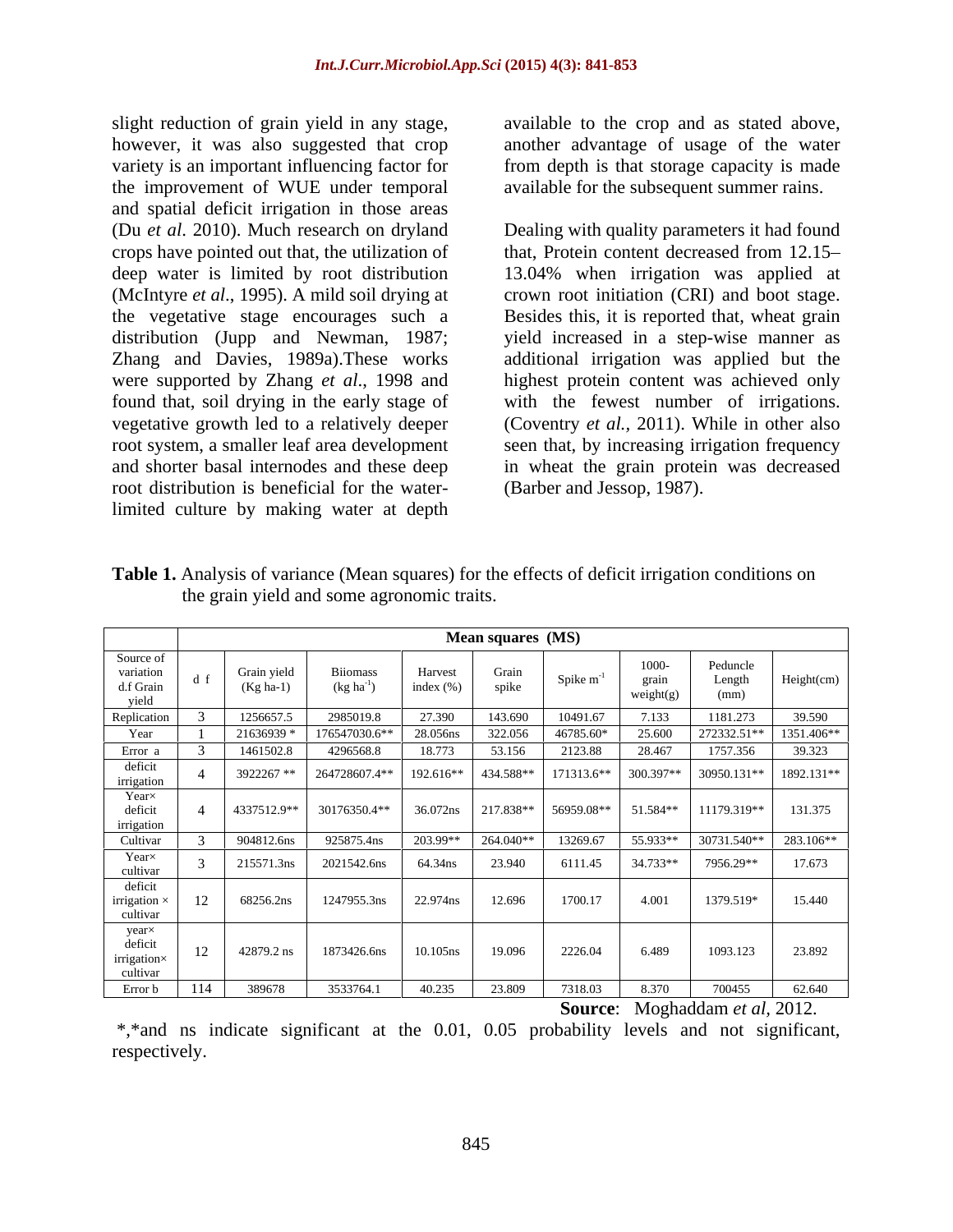and day by day its content is decreasing at iillage (1.25 g cm-3). Straw mulch is an increased rate and to increase this mulch excellent source of carbon, which on will play important role. Many researchers decomposition becomes a part of soil have reported that, retaining crop residue on organic matter. There are several reports in soil, can improve several soil characteristics the literature (Jiafu, 1996; Singh *et al.,* 2007; (Ferrero *et al.,* 2005; Karlen *et al*., 1994), Singh *et al*., 2009) showing significant reduce soil erosion and runoff (Karlen *et al.*, increase in soil organic and decrease in bulk<br>1994; Sharratt, 1996), affect the quantity of density in the surface soil layer. Application rainwater entering the soil and evaporation of mulch improved the hydrothermal (Pabin *et al.*, 2003), promote soil stability. properties of soil and thus helps in Wheat yield increased with increase in level decreasing the evapotranspiration (Quanqi *et* of irrigation with the highest grain yield *al*., 2010) and increased WUE (Chakraborty recorded with irrigation given at CRI, tillering, jointing, boot stage, and milk stage treatment in the absence of straw mulch **Effect of Zinc on wheat:** however; straw mulching decreased soil temperature and reduced the weed dry Among all micronutrients Zinc is most matter, increased yield attributes and yield important nutrient in plants and in human in wheat while, total water use increased being. Zn is an essential trace element for with increase in irrigation levels and mulching decreased the total water use in (Jose Brandao-Neto *et al*., 1995; Brown *et*  wheat (Hari Ram *et al*., 2013). Highest WUE was recorded with two irrigations animals, and plants (Broadley *et al*., 2007; applied to wheat under 6 t ha<sup>-1</sup> of rice straw Sommer, 1928; Sommer and Lipman, 1926). mulch and mulching saved 75 mm (one Zinc participates in the catalytic and irrigation) water which is depleting at an regulatory activities of more than 300 alarming rate in the northwest India, enzymes (Jose Brandao-Neto *et al*., 1995). improved soil organic matter level in the Inadequate Zn intake and status result in soils and efficient utilization of rice straw growth retardation, immune dysfunction, can avoid the terrible air pollution occurring hypogonadism, and cognitive impairment due to residue burning however, it was also (Black, 1998). found that, mulching did not have any grains (Hari Ram *et al.*, 2013). **Example 2** effective and productive ways to

Straw mulch significantly decreased the bulk density from 1.47 g  $cm^{-3}$  to 1.37 g

**Effect of Mulch on Wheat:** the upper soil layer (0–10 cm) decreased with mulch residues and reached the similar<br>Organic matter is considered as soul of soil value as those obtained at conventional with mulch residues and reached the similar value as those obtained at conventional increase in soil organic and decrease in bulk density in the surface soil layer. Application *et al.*, 2008; Singh *et al.*, 2011).

## **Effect of Zinc on wheat:**

the growth and development of humans *al.,* 2001; Salgueiro *et al.,* 2000,2002), (Black, 1998).

significant effect on protein content of wheat The studies have been shown that one of the 3 to 1.37 g application (Shaheen *et al*., 2007). It is  $\text{cm}^{-3}$  in the surface 0–15 cm soil layer and observed that, Zn-enrichment of urea either in the surface 0–15 cm soil layer and observed that, Zn-enrichment of urea either increased the soil organic carbon content with ZnSO4 or ZnO is equally effective for from 0.148% to 0.189% in no mulch increasing the productivity of wheat and treatment to in 6 tone/ha treatments increasing Zn concentrations and uptake by respectively (Hari Ram *et al*.,2013), this the wheat grain (Shivay *et al*., 2008). Zn fact is also supported by Gła and Kulig amino acid chelates (ZnAAC) were more (2008) and found that, the bulk density in effective Zn source to increase yield andeffective and productive ways to improvement in cereal grains is application of Zn fertilizer either to the soil or foliar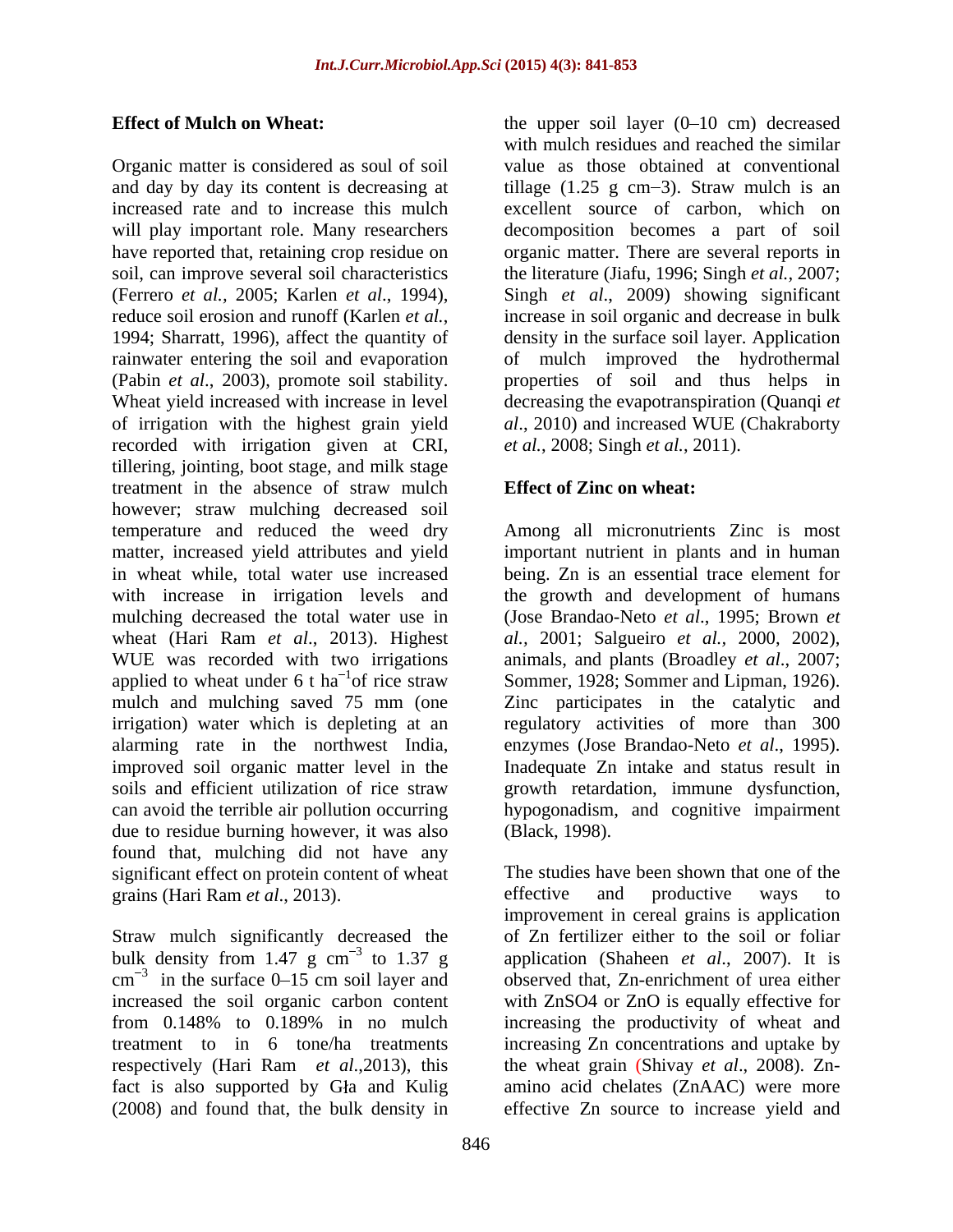grain Zn, Fe and protein concentrations of respectively and it is also registered that phosphorus (P) concentration in wheat grain, yield response of wheat crop was quality parameter but in some cases, it has effect on the yield of wheat (Singh and also contributed to yield and its related parameters. The results indicated that the highest number of spikes/ $m<sup>2</sup>$  and number of grains/spike and the highest grain and straw yields (kg/fed) were obtained when wheat plants were treated with Zn. Foliar application treatment with Zn surpassed (Zeidan *et al.*, 2010), shown as following concentration in flo<br>table its processing traits

| Sr.No. | <b>Characters</b>            | <b>Control</b> | Zn<br><b>Treated</b> |
|--------|------------------------------|----------------|----------------------|
|        | Number of<br>spikes/ $m^2$   | 236.0          | 362.0                |
| 2      | Number of<br>grains/spike    | 36.3           | 42.4                 |
| 3      | 1000 grains<br>weight $(g)$  | 28.5           | 34.7                 |
|        | Grain yield<br>$(kg/fed***)$ | 1968.1         | 3416.8               |
| 5      | Straw yield<br>(kg/fed)      | 2682.7         | 4173.1               |

Where - \*\*\* fed = one feddan =  $4200 \text{ m}^2$ 

Generally, Zn is applied either by foliar or application significantly improved the grain during the first and second growing seasons,

wheat simultaneously it increases the grain yield in the Zn control plots was concentration of Zn in wheat grains and significantly less than those in the Zn treated makes it more bioavailable for human plots and application of Zn significantly (Ghasemi *et al*.,2013). However, Zn increased the grain yield of wheat by 0.5 to application potentially decreased the  $1.1$  t ha<sup>-1</sup> over the control; however, this the phytic acid (PA) concentration in grain, significant only up to 2.25 kg Zn ha<sup>-1</sup> and and consequently the PA to Zn molar ratio, there was no further response to the higher which is widely used as an indicator of Zn doses of Zn application and continuous bioavailability in diets (Cakmak *et al.*, application of higher doses of Zn e.g. 18 to 2010a; Erdal *et al.*, 2002). Mostly zinc act as 27 kg ha<sup>-1</sup> to crop did not show any adverse yield response of wheat crop was  $-1$  and and application of higher doses of Zn e.g. 18 to  $27$  kg ha<sup>-1</sup> to crop did not show any adverse to crop did not show any adverse effect on the yield of wheat (Singh and Abrol, 1985 ).

<sup>2</sup> and number of By increasing the rates of foliar Zn table. **its processing traits** (Peck *et al.*, 2008), **Table.2** Effect of Zinc on wheat yield biofortified flour by consumers (Bouis, parameters 2003; Welch and Graham, 2004). Recent **Sr.No. Characters Control Zn zn** either by soil or foliar application **Treated** maximized the Zn concentration in wheat 1 Number of 236.0 362.0  $\int$  grain when the Zn supply is not limited<br>(Colmels at al. 2010b, Kutman at al. 2010b spikes/m<sup>2</sup> 236.0 362.0 Cakmak *et al.*, 2010b; Kutman *et al.*, 2010; 2 Number of  $\begin{array}{|l|c|c|c|c|c|c|c|} \hline \text{Number of} & 36.3 & 42.4 & \text{Shi} & \text{et} & \text{al., 2010}. \hline \end{array}$  Foliar Zn application grains/spike 36.3 42.4 significantly increased the Zn concentration  $\frac{3}{2}$   $\begin{array}{|l|l|} \hline 1000 \text{ grams} & 28.5 \\ \hline \text{weight (g)} & 28.5 \end{array}$  34.7 whole grain and flour of wheat; but, it is also 1000 grains  $\begin{vmatrix} 0 & 0 & 0 \\ 0 & 0 & 0 \\ 0 & 0 & 0 \end{vmatrix}$  and the predicted bioavailability in both  $\frac{4}{100}$  Grain yield  $\frac{1968.1}{1968.1}$  3416.8 observed that, zinc application through foliar  $(kg/\text{fed}^{***}$  1968.1 3416.8 application on wheat with or without urea 5 (kg/fed) 2682.7 4173.1 such as peak viscosity and dough Straw yield **Straw yield had little effect on Flour processing traits Source:** Zeidan *et al*., 2010 also not affected (Zhang *et al* 2012) and this soil application. However, foliar Zn likely due to the small quantities of Zn in Zn concentration of wheat by 28% and 89% available Zn can increase grain protein application around flowering stage is expected to increase the Zn concentration and bioavailability in flour to higher extent. A potential problem is that an increase in Zn concentration in flour may negatively affect which could affect the acceptance of studies showed that adequate N supplied observed that, zinc application through foliar development time (DDT) and taste flour traits including protein concentration are suggested that biofortified flour with Zn may not affect the acceptance by consumers, flour (Bouis, 2003). Increasing the level of available Zn can increase grain protein concentration (Hemantaranjan and Garg,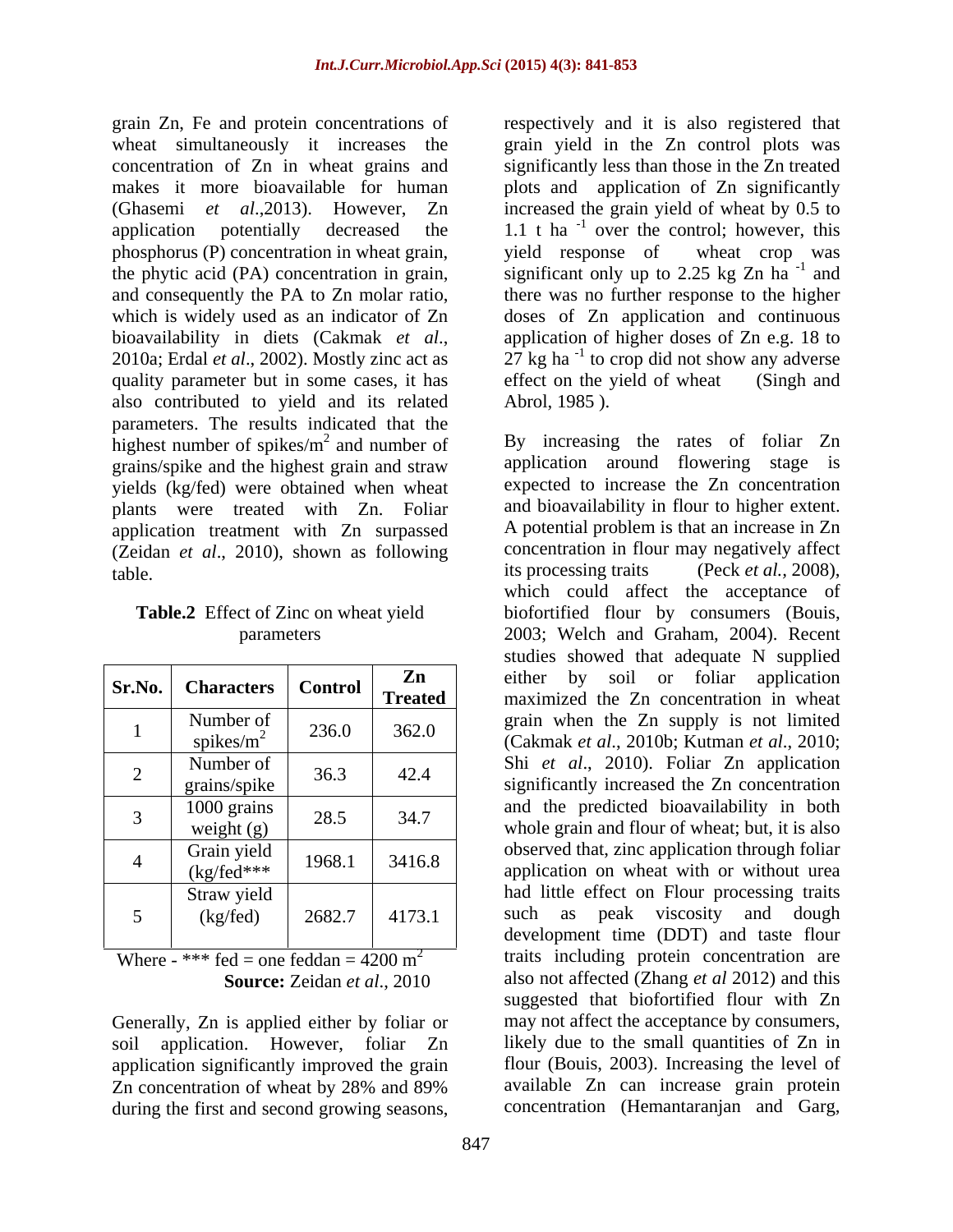1988), which may preferentially accumulate in glutenin. Using <sup>65</sup>Zn label (Starks and Johnson, 1985) showed that the majority of *al*., 1997). Zinc also reacts with cysteine Zn applied to bread wheat at anthesis was residues in proteins (Marschner, 1995). If incorporated into grain protein and that the greatest proportion of the <sup>65</sup>Zn applied was<br>found in the glutenin which suggests that, found in the glutenin which suggests that, may be some effect on the degree of Zn is associated with the seed storage polymerization of the storage proteins. proteins of wheat, and is strongly associated Because of Zinc deficiency, formation of with the glutenin fraction. Zinc application stamen and pollen are damaged and as a play most important role in quality improvement in relation to protein content and other nutrients availability, as shown in (IAA)and protein (Brown *et al*, 1993; table no. 3. Marschner.1995).

| S.No.          | <b>Characters</b>                | <b>Control</b> | Zn<br><b>Treated</b> |
|----------------|----------------------------------|----------------|----------------------|
| 1              | Grain protein<br>content $(\% )$ | 9.70           | 11.10                |
| $\overline{2}$ | Grain $P$ (%)                    | 0.37           | 0.41                 |
| 3              | Grain K $(\%)$                   | 1.27           | 2.29                 |
| 4              | Grain Fe(<br>mg/kg)              | 33.10          | 40.60                |
| 5              | $Mn$ (mg/kg)                     | 42.50          | 40.90                |
| 6              | $\mathbf{Zn}$ (mg/kg)            | 22.00          | 47.10                |
| 7              | Cu (mg/kg)                       | 6.30           | 6.80                 |

Gluten is the major component of wheat flour protein that determines processing quality. It is a complex mixture of proteins checks weed population, rather than to be of different molecular mass whose structure wasted by burning in R-W cropping system of different molecular mass whose structure and rheological properties are largely determined by inter and intra molecular disulphide bonds between cysteine residues in the protein (Shewry and Tatham, 1997). <br>in RW growing regions, can be improved The formation of the large polymeric proteins (the SDS-insoluble proteins) occurs late in grain filling and coincides with the

<sup>65</sup>Zn label (Starks and protein (Daniel and Triboi, 2002; Gobin *et* oxidation of sulphydryl groups in the storage the levels of Zn in the endosperm alter the redox status of the protein in the grain there result yield are decreased and it is said that, the reason is decrease in Indol Acetic Acid

**Table.3** Macro and micronutrients Rice and wheat are major crops in terms of concentration in grains as affected by area, production and consumption but water micronutrients fertilization is used abundantly irrespective of their **S.No. Characters Control Zn Zn Example 1 Control Zn Example 1 Control Zn Example 1 Control Control Control Control Controlled Controlled Controlled Controlled Controlled Controll Treated hence**, there is wide scope to adopt deficit  $\begin{array}{c|c|c|c|c|c|c} \hline 1 & \text{Grain protein} & 9.70 & \text{11.10} & \text{irrigation in wheat crop. Deficit irrational} \end{array}$  $\begin{bmatrix} 9.70 \\ 9.70 \end{bmatrix}$  11.10 with mulch is most useful both in regions of 2 Grain P  $(\%)$  0.37 **0.41** permy water to avoid accelerated rand  $3 \mid$  Grain K  $(\%) \mid 1.27 \mid 2.29 \mid$  chemical and biological properties due to 4 Grain Fe( 33.10 **40.60** excess utilization and in areas or water<br>mg/kg) 33.10 **40.60** scarcity to increase water productivity, yield 5 Mn (mg/kg) 42.50 **40.90** deficit irrigation to wheat irrespective of its 6 **Zn (mg/kg) 22.00 47.10** phenological stages it is better to give at 7 Cu (mg/kg) 6.30 **6.80** including CRI and flowering stages, which **Source:** Zeidan *et al.*, 2010. **directly** contributes yield and quality demand for production. But as compared to plenty water to avoid accelerated land degradation with respect of physical, excess utilization and in areas of water with limited water. Also instead of giving critical growth stages of wheat, mostly parameters. Hand to hand inclusion of mulch with deficit irrigation can check evaporation and add organic matter in soil, checks weed population, rather than to be wasted by burning in R-W cropping system areas. While to improve protein, grain composition and quality of wheat in respective of zinc, which is burning problem in RW growing regions, can be improved through its soil application or foliar application and its visible deficiency or hidden hunger can be minimized. In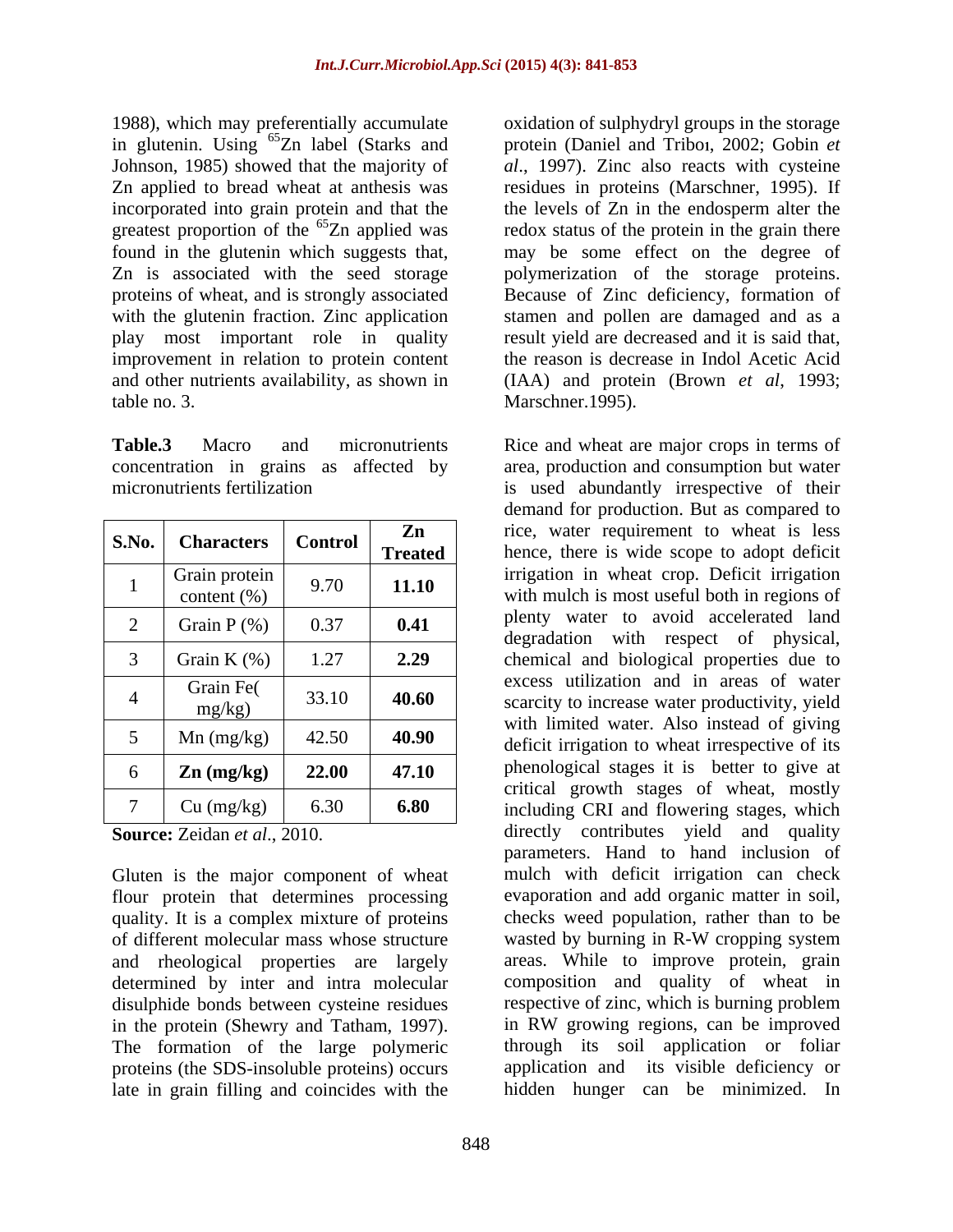nutshell, it can be concluded that, with the *Food Nutrition*. Bull. 22, 113–125. help of deficit irrigation with mulch there is Brown, P.H., Cakmak, I., and Zhang, wide scope to increase WUE, water **Q.1993**. Form and function of zinc in productivity, harvest index, grain yield and through the biofortification of Zn, quality of food and soil can be improved in sustainable way. Netherlands.

- Ali, M., Hoque, M., Hassan, A. and Khair, R., Molden, D. (Eds.), Water
- Alloway, B.J. 2004. Zinc in soils and crop Cakmak, I. 2004. Identification and
- 
- Barber, J.S and Jessop, R.S.1987. The factors affecting yield and quality in 9092–9102.
- Black, M.M. 1998. Zinc deficiency and Biofortification of durum wheat with child development. *American Journal Clinical Nutrition*. 68, 464 469.
- 
- Broadley, M.R., White, P.J., Hammond,
- Brown, K.H., Wuehler, S.E., Peerson, J.M. a aestivum L.) in a semi-arid human nutrition and estimation of the

- plants. 93- 106. In: A.D. Robson (ed.), Zinc in Soil and Plants. Kluwer Academic Publishers, Dordrecht, The Netherlands.
- **References:** productivity: current situation and A. 2007. Effects of deficit irrigation on Productivity in Agriculture: Limits and yield, water productivity, and Deportunities for Improvement. economic returns of wheat. *International Water Management Agricultural water management*. 92 *Institute* (IWMI), Colombo, Sri Lanka,  $(2007)$  151–161.  $163-178$ . Cai, X., Rosegrant, M.W.2003. World water future options. In: Kijne, J.W., Barker, R., Molden, D. (Eds.), Water Opportunities for Improvement. *International Water Management* 163–178.
	- nutrition. Areas of the World with Zinc correction of widespread zinc Deficiency Problems. On-line deficiency in Turkey—a success story publication. http://www.zinc- (a NATOScience for Stability Project). crops.org/Crops/Alloway-all.phpS (Chapter 6).  $552:1-26$ . Cakmak, I. 2004. Identification and correction of widespread zinc *Proc. International Fertilizer Society*. 552:1 26.
- Angadi, V., Umpathy, P., Nadar, S., and Cakmak, I., Kalayci, M., Kaya, Y., Torun, Chittapar, B. 1991. Rice based A.A., Aydin, N., Wang, Y., Arisoy, Z., cropping system for irrigated rice lands. *International Rice Research*. O.L.O., and Horst, W.J.2010a.<br>Newsletter. 16: 24, (Field Crop Absts., Biofortification and localization of 44:6078. The same state of the state of the state of the state of the state of the state of the state of the state of the state of the state of the state of the state of the state of the state of the state of the state of Erdem, H., Yazici, A., Gokmen, O.L.O., and Horst, W.J.2010a. Biofortification and localization of zinc in wheat grain. *Journal Agricultural Food Chemistry*. 58, 9092–9102.
	- irrigated wheat. *Journal of Agricultural Science*. 109, 19–26. McClafferty, B. 2010b. Cakmak, I., Pfeiffer, W.H., and McClafferty, B. 2010b. Biofortification of durum wheat with zinc and iron. *Cereal Chemistry*. 87, 10–20.
- Bouis, H.E. 2003. Micronutrient fortification Chakraborty, D., Nagarajan, S., Aggarwal, of plants through plant breeding: can it P., Gupta, V. K., Tomar, R. K., Garg, improve nutrition in man at low cost? <br>R.N., Sahoo, R. N., Sarkar, A., Proc. *Nutrient Society*. 62, 403–411. Chopra, U. K., Sundara Sarma, K. S. J.P., Zelko, I., Lux, A. 2007. Zinc in on soil and plant water status, and the plants. *New Phytology*. 173, 677–702. growth and yield of wheat (Triticum 2001. The importance of zinc in environment. Agricultural water ell, a can be concluded that, with the Food Music Fouriday and the case Witri waver<br>global previous control of the case of the case of the case of the horotential<br>on of  $\sigma$  and  $\sigma$  and  $\sigma$  and  $\sigma$  and  $\sigma$  and  $\sigma$ <br>is R.N., Sahoo, R. N., Sarkar, A., and Kalra, N. 2008. Effect of mulching growth and yield of wheat (Triticum aestivum L.) in a semi-arid environment. *Agricultural water management*. 95: 1323 – 1334.

Coventry,D., Yadav, A., Poswal, R.S.,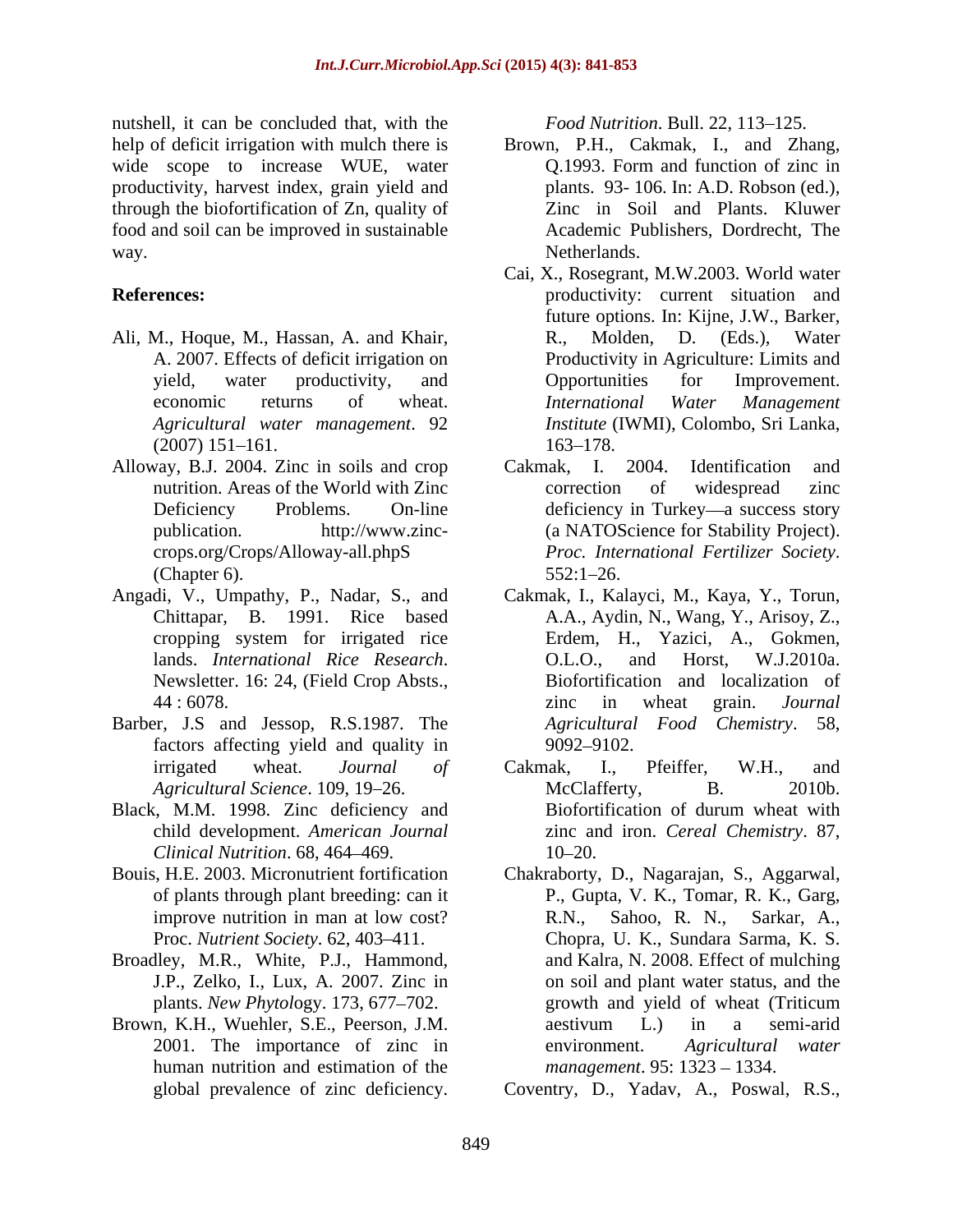Sharma, R.K., Gupta, R.K., Chhokar, sloping vineyard. Soil Tillage R., Gill, S., Kumar, V., Kumar, A., Research. 84, 127–138. R., Gill, S., Kumar, V., Kumar, A., *Research*. 84, 127–138.<br>Mehta, A., Kleemann, S., and Galavi, M., Moghaddam, H. 2012. Influence nitrogen scheduling as a requirement

- Dag delen, N., Yilmaz, E., Sezgin, F. and western Turkey*. Agricultural Water*
- Daniel, C. and Triboı, E. 2002. Changes in development: effects of temperatures 74.
- Du, T., Kang, S., Sun, J., Zhang, X and wheat (Triticum aestivum). Soil and Zhang, J. 2010. An improved water in north China. *Agricultural Water*
- Erdal, I., Yilmaz, A., Taban, S., Eker, S., acid and phosphorus concentrations in
- FAO STAT (2012). News Report. Food and
- Fapohunda, H., Aina, P., Hossain, M. 1984. <br>Water use yield relations for cowpea Hemantaranjan, A., Garg, O., (1988). Iron
- Fereres, E., Soriano, M.A., 2007. Deficit irrigation for reducing agricultural 1439–1450.
- Ferrero, A., Usowicz, B., Lipiec, J. 2005. Indian Journal of Crop Improvement.<br>Effects of tractor traffic on spatial 23, 136–157.

sloping vineyard. *Soil Tillage Research.* 84, 127–138.

- Cummins, J. 2011. Irrigation and of deficit irrigation during growth for optimising wheat yield and quality and production of wheat cultivars in Haryana, India. *Field Crops* under field conditions. *International Research*. 123, 80 88. *Research Journal of Applied and Basic* Galavi, M., Moghaddam, H. 2012. Influence stages on water use efficiency (wue) *Sciences*. 3 (10): 2071-2078.
- Guerbeuz ,T. 2006. Water-yield Ghasemia,S., Khoshgoftarmanesha, A., relation and water use efficiency of Afyunia, M., Hadadzadehb, Y. 2013. cotton (Gossypium hirsutum L.) and second crop corn (Zea mays L.) in of synthesized zinc-amino acid *Management*. 82: 63-85. sulfate to increase yield and grain wheat protein aggregation during grain *Journal of Agronomy*. 45 (2013) 68 Afyunia, M., Hadadzadehb, Y. 2013. The effectiveness of foliar applications of synthesized zinc-amino acid chelates in comparison with zinc nutritional quality of wheat. *European*  74.
- and water stress. *European Journal of* Gla, T., Kulig, B. 2008. Effect of mulch and Agronomy. 16, 1–12. wheat (Triticum aestivum). *Soil and Tillage Research.* 99, 169–178.
- use efficiency of cereals under Gobin, P., Buchanan, B., Kobrehel, K. 1997. temporal and spatial deficit irrigation *Management*. 97 (2010) 66 74. *Plant Physiology and Biochemistry*. Gobin, P., Buchanan, B., Kobrehel, K. 1997.<br>Sulfydryldisulphide changes in proteins of developing wheat grain. 35, 777 783.
- Torun, B., and Cakmak, I. 2002. Phytic Hari Ram., Dadhwal, V., Kumar, K., seeds of wheat cultivars grown with and water use efficiency of wheat and without zinc fertilization. *Journal* (Triticum aestivum L.) in relation to of Plant Nutrition. 25, 113–127. **in the interval in the straw** *irrigation* levels and rice straw Agricultural Organization, Geneva. *Agricultural Water Management.* 128: Vashist, Kaur, H. 2013. Grain yield (Triticum aestivum L.) in relation to irrigation levels and rice straw mulching in North West India.  $92 - 101.$
- and maize. *Agriculture Water* and zinc fertilization with reference to *Management.* (9) 219-224. the grain quality of *Triticum aestivum* Hemantaranjan, A., Garg, O., (1988). Iron L. *Journal of Plant Nutrition.* 11, 1439–1450.
- water use. *Journal of Experimental* Hira, G.S. 2009. Water management in *Botany*. 58 (2): 147–159. The morthern states and the food security. *Indian Journal of Crop Improvement.* 23, 136–157.
- variability of soil strength and water Hotz, C., Brown, K. H. 2004. Assessment content in grass covered and cultivated of the risk of zinc deficiency in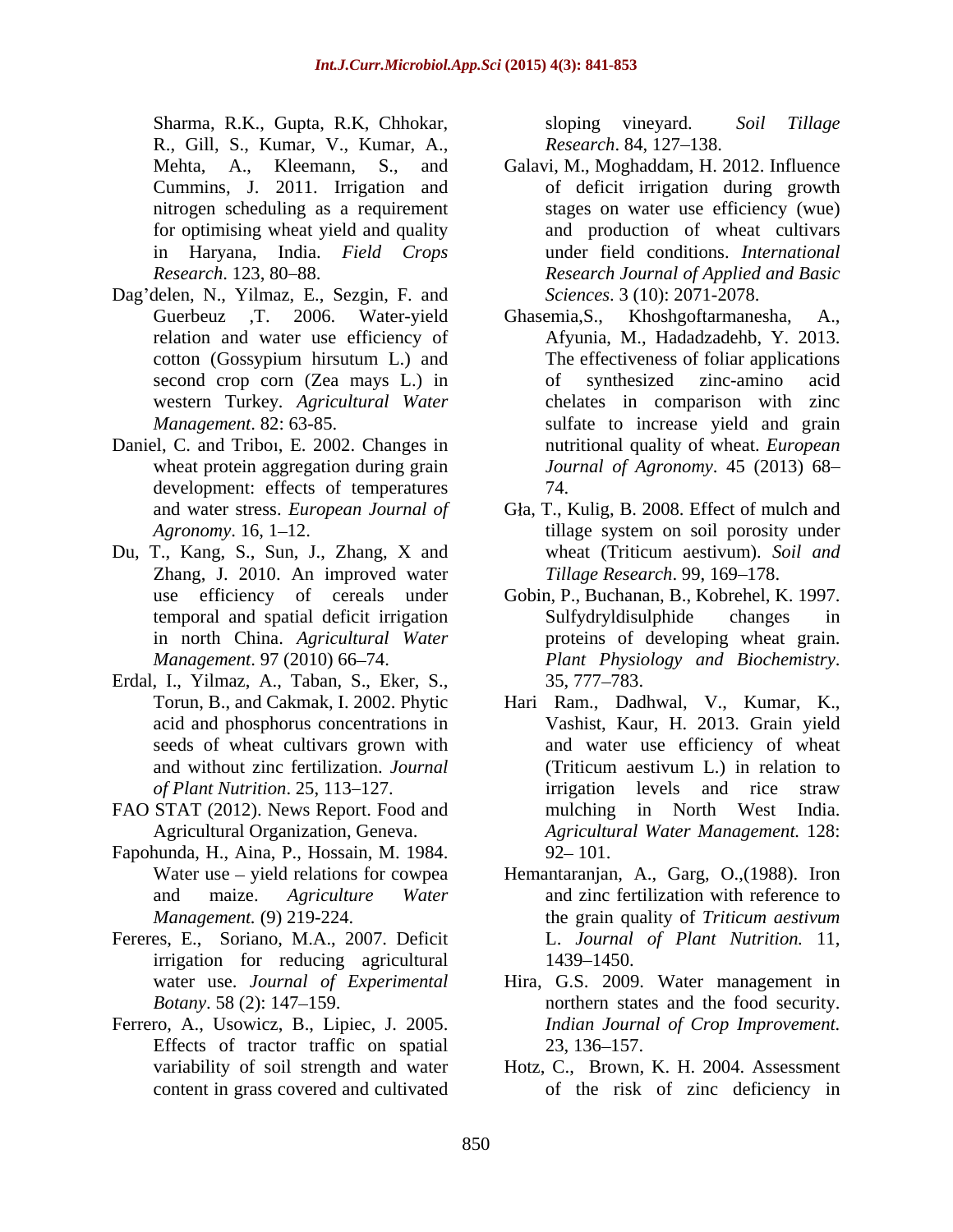populations and options for its control. Cereal Chemistry. 87, 1–9.

- Hussain, S., Maqsood, M. A., Rengel, Z., zinc in wheat grains as influenced by  $(2010) 1676-1682$ . methods of zinc application. *Plant and*
- Jiafu, Y. 1996. Effects of straw mulch in increase. *Chinese Journal of Eco-*
- Jose Brandao-Neto, M.D., Vivian Stefan, of zinc in growth. *Nutrient Research*. *Nutrition*. 11, 632–638.<br>15, 335–358. **15, 335–358.** Malik, M., Ahmad, S. 1993. Moisture stress
- 
- irrigation scheduling. *Water Resource*
- Kang, S., Zang, L., Liang, Y., Hu, X., Cai, H Gu, B. 20024. Effect of limited Irrigation on yield and water use
- Karlen, D.L., Wollenhaupt, N.C., Erbach, D.C., Berry, E.C., Swan, J.B., Eash, years of no-till corn. *Soil Tillage*
- Kutman, U.B., Yildiz, B., Ozturk, L.,

- International Zinc Nutrition Li, Q., Baodia, D., Yunzhoua, Q., Mengyua, Consultative Group Technical L. Jiwangc, Z. 2010. Root growth, Document No1. *Food Nutrition* available soil water, and water-use *Bulletin*. 25: S91 - S204. The efficiency of winter wheat under Aziz, T. 2012. Biofortification and different growth stages in North China. estimated human bioavailability of *Agricultural Water Management.* 97 populations and optical control. Cereal Consideration State is control. Considerate Consideration Chemistry. State of nitrogen. The constrained Solution is the same of the same of nitrogen. The constrained Solution of the different irrigation regimes applied at  $(2010) 1676 - 1682.$
- *Soil*. 361: 279-290. moisture condition and the ways to wheat field and its effect on yield Weibei region. *Journal of Argonomy* Li, Y. 1982. Evaluation of field soil improve crop water use efficiency in Shaanxi Province2, 1-8.
- Agriculture. 47, 03–13. **Ma, G.S., Jin, Y., Li, Y.P., Zhai, F.Y., Kok**, M.D., Berenice, B., Mendonca, M.D., 2008. Iron and zinc deficiencies in Walter Bloise, M.D., Ana Valeria, B., end china: what is a feasible and cost-Castro, M.D. 1995. The essential role effective strategy? *Public Health* F.J., Jacobsen, E., and Yang, X.G. china: what is <sup>a</sup> feasible and cost-effective strategy? *Public Health Nutrition.* 11, 632–638.
- Jupp, A., Newman, E.I. 1987. and fertilizer management interaction<br>Morphological and anatomical effects studies on yield of two wheat varieties of severe drought on the roots of under irrigated conditions. *Pakistan Lolium perenne* L. *New Phytologist. journal of Agricultural Engineering* 105, 393±402. *and Veterinary Science*. 9:16-19. Malik, M., Ahmad, S. 1993. Moisture stress and fertilizer management interaction studies on yield of two wheat varieties
- Kang, S., Dang,Y.1987. Resarch on crop Marschner, H., 1995. Mineral Nutrition of water production function and optimal Higher Plants, second ed. Academic Press, London, p. 889.
	- *Hydraulic Engineering.* (1) 1-12. McIntyre, B., Riha, S., Flower, D. 1995. McIntyre, B., Riha,S., Flower,D. 1995. Water uptake by pearl millet in <sup>a</sup> semiarid environment. *Field Crops Research*. 43, 67±76.
	- efficiency of winter wheat in the Loess Montazar, A ., Mohseni,M. 2011. Influence Plateau of China. *Agriculture Water* of Supplemental Irrigation and Applied *Management*. 55: 203-216. Nitrogen on Wheat Water Productivity and Yields. *Journal of Agricultural Science*. Vol. 3, No. 1.
	- N.S., Jordahl, J.L. 1994. Crop residue Nayyar, V. K., Arora, C. L., Kataki, P. K. effects on soil quality following 10-<br>2001. Management of Soil *Research.* 31, 149–167. The State of Mass and Supply System. *Journal of*  $\sigma$ 2001. Management of Soil Micronutrient Deficiencies in the Rice- *Crop Production*. 4(1): 87-131.
	- Cakmak, I. 2010. Biofortification of Pabin, J., Lipiec, J., Włodek, S., Biskupski, durum wheat with zinc through soil A. 2003. Effect of different tillage Pabin, J., Lipiec, J., W odek, S., Biskupski, systems and straw management on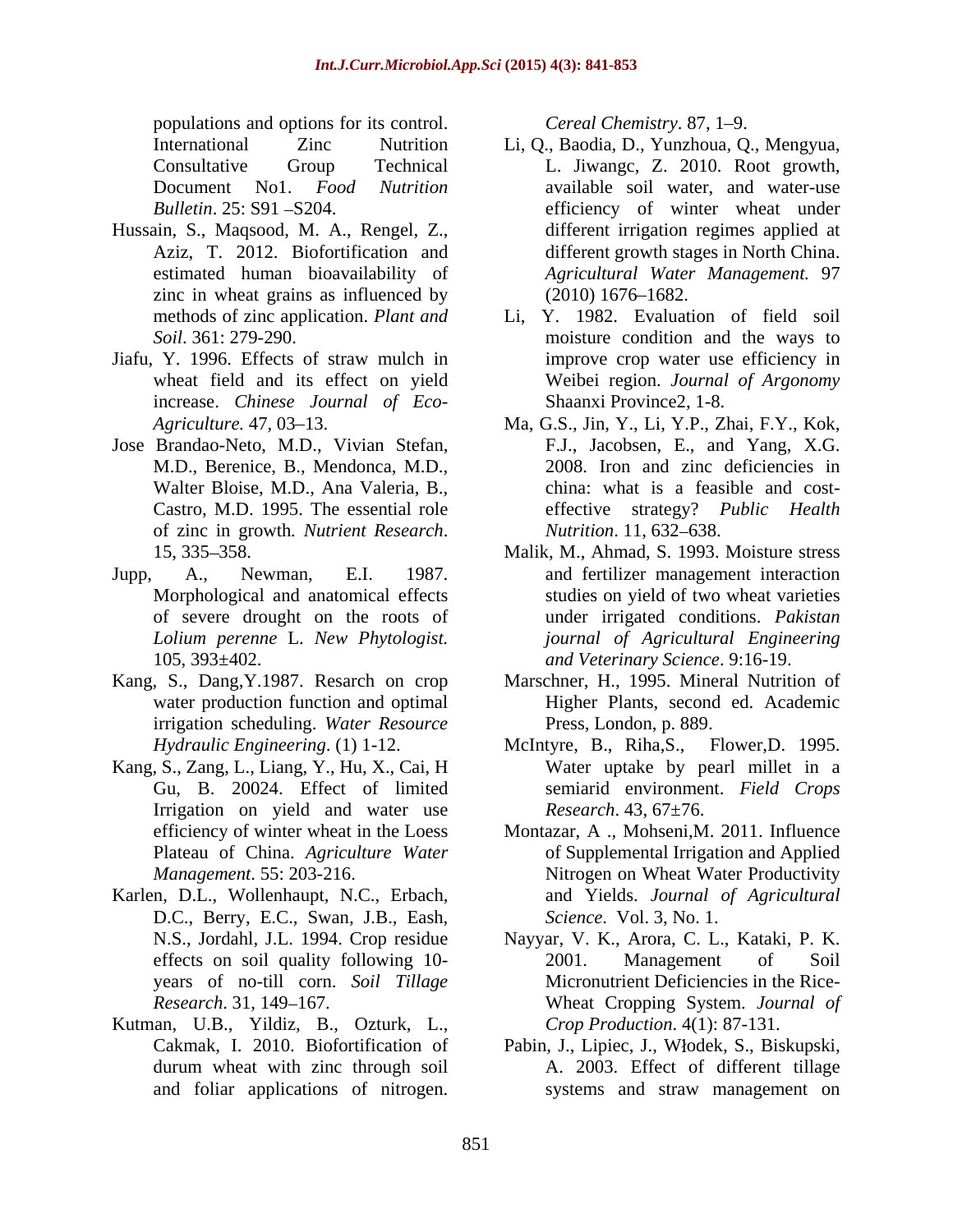some physical properties of soil and on maize-wheat rotation in rainfed the yield of winter rye in monoculture. International. *Agrophys.* 17, 175–181.

- Peck, A.W., McDonald, G.K., Graham, R.D. *of Cereal Science*. 47, 266 274.
- 
- Potarzycki, J. W., Grzebisz. 2009. Effect of Disulphide bonds in wheat gluten zinc foliar application on grain yield of maize and its yielding components. 25, 207–227.
- Quanqi, L., Baodi, D., Yunzhou, Q., Influence of long-term N fertilization<br>Mengyu, L., Jiwang, Z. 2010. Root on micronutrient density in grain of different irrigation regimes applied at 170.
- Rajaram, S., Braun, H.J, Van Ginlel, M., wheat. *Nutrient Cycle Agroecosyst*.<br>Tigerstedet PMA. 1995. CIMMYT`S a 82:259–264.
- Salgueiro, M.J., Zubillaga, M., Lysionek, under the rice-wheat System in A., Sarabia, M.I., Caro, R., De Paoli, T., Hager, A., Weill, R., Boccio, J. micronutrient: a review. *Nutrition*
- Salgueiro, M.J., Zubillaga, M.B., Lysionek, J.R., 2002. The role of zinc in the
- Sharma, P., Abrol, V., Sharma, R., 2011. use efficiency of mustard. Agricultural Impact of tillage and mulch *Water Management*. 20, 245–253. management on economics, energy Singh, B.,

maize wheat rotation in rainfed subhumid inceptisols, India. *European Journal of Agronomy*. 34 (2011) 46 51.

- 2008. Zinc nutrition influences the Sharma, P., Alonso, F. 1986. Water protein composition of flour in bread production function of sorghum for wheat (*Triticum aestivum* L.). *Journal*  north east Brazil. *Agriculture Water Management.* (11) 169-180.
- Philip, J., White, Martin, R., Broadley. Sharratt, B.S. 1996. Tillage and straw 2005. Biofortifying crops with management for modifying physical essential mineral elements. *Trends in* properties of a subarctic soil. *Soil*  Plant *Science*. Vol.10 No.12 *Tillage Research*. 38, 239–250. Sharratt, B.S. 1996. Tillage and straw management for modifying physical
	- December 2005. Shewry, P.R., Tatham, A.S. 1997. Shewry, P.R., Tatham, A.S. 1997.<br>Disulphide bonds in wheat gluten proteins. *Journal of Cereal Science*. 25, 207 227.
	- *Plant Soil Environment*. 55(12): 519- Shi, R., Zhang, Y., Chen, X., Sun, Q., 527. Zhang, F., Romheld, V., Zou, C. 2010. growth available soil water and water winter wheat (*Triticum aestivum* L.). use efficiency of winter wheat under *Journal of Cereal Science*. 51,165 Zhang, F., Romheld, V., Zou, C. 2010. Influence of long-term <sup>N</sup> fertilization on micronutrient density in grain of 170.
	- different growth stages in North China. Shivay, Y., Prasad, R., Rahal, A. 2008. *Agricultural Water Management.* 97, 1676 1682. zinc sulphate-enriched urea for spring Shivay, <sup>Y</sup> ., Prasad, R., Rahal, A. 2008. Relative efficiency of zinc oxide and wheat. *Nutrient Cycle Agroecosyst*. 82:259 264.
	- approach to breed for drought Singh, Jalota, G., Singh, S.K. 2007. tolerance. *Euphytica*. 92 (1-2):147: 153. effects on physical properties of a soil Singh, Jalota, G., Singh, S.K. 2007. Manuring and residue management under the rice wheat System in Punjab, India. *Soil and Tillage Research.* 94, 229–238.
	- 2000. Zinc as an essential Singh, M., Abrol, I., (1985).Direct and *Research.* 20, 737–755. The application on the yield and chemical A.E., Caro, R.A., Weill, R., Boccio, alkali soil. *Fertilizer Research.* 8:179 residual effect of fertilizer zinc composition of rice-wheat crops in an 191.
	- growth and development of children. Singh, P.K., Mishra, A.K., Imtiyaz, M. *Nutrition.* 18, 510–519. **1991.** Moisture stress and the water use efficiency of mustard. *Agricultural Water Management.* 20, 245–253.
	- requirement and crop performance in Katupitiya, A., Singh, Y., Kukal., S. Humphrey, E., Eberbach, P.